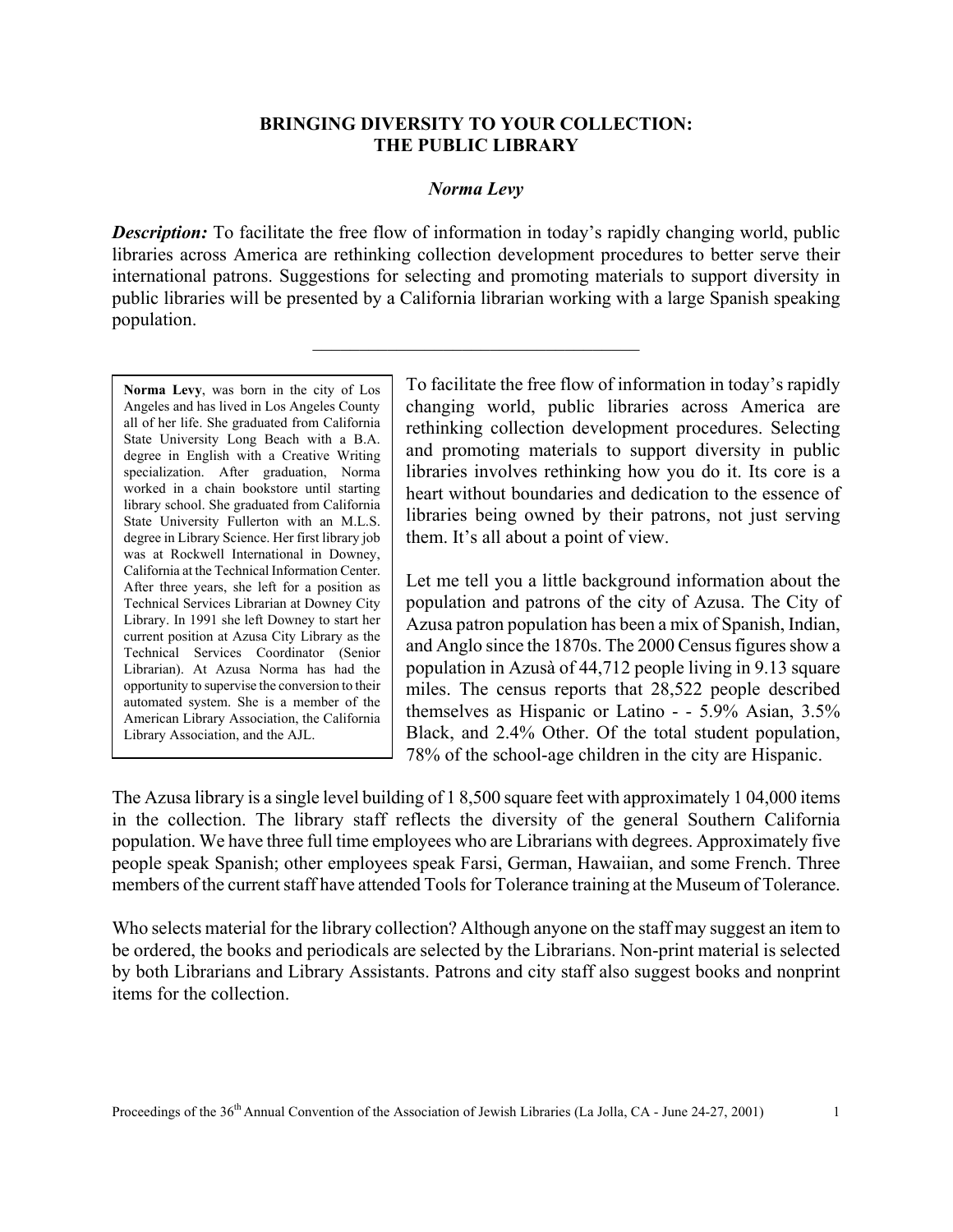Suggested guidelines for selecting material to increase diversity in your collection are:

- 1. Review your collection development policy to be sure it has a phrase or statement indicating selectors must actively consider the diverse nature of the community and the area.
- 2. Listen to requests and suggestions from your patrons and community groups.
- 3. Note subject areas and titles not found while helping patrons.

Many resources exist to help you develop a diverse collection. Resources to consider are:

- 1. From the American Library Association and it's specialized divisions come Booklist, Library Journal, School Library Journal, Booklink, Choice, and Horn Book. EMIE Bulletin is published quarterly by the Ethnic and Multicultural Information Exchange Round Table of the American Library Association in cooperation with Queens College Graduate School of Library and Information Studies. The Bulletin was created to bring excellent resources and titles to the attention of the library world. All formats - - print, nonprint, and electronic - -are covered.
- 2. Publishers Weekly has reviews, best seller lists, publishing industry news, and interviews. Remember when reading this publication that their goal is selling.
- 3. Cretica is a new publication jointly sponsored by Library Journal, School Library Journal, and Publishers Weekly. It covers new Spanish language items in print, nonprint, and electronic format for all reading levels. Some of the items are from authors who are Hispanic; other entries are Spanish translations from English or other languages of recommended or popular items and authors.
- 4. The Los Angeles Times and other news media have reviews and interviews. Patrons often bring requests from these sources.
- 5. Book fairs and showcases are useful because the actual book, CD, video, etc. can be seen. A popular example is the Guadalajara Book Fair. I haven't had the opportunity to attend this fair yet, but look forward to doing this one day.
- 6. Publisher representatives visiting the library are sometimes helpful. Remember that the visitor' s goal is to make the sell. During the excitement of the visit it is important to keep your budget constraints, patron habits, and collection needs in mind. Checking after the visit for objective reviews of the material should be part of the process.
- 7. Internet web sites are numerous and sometimes useful for determining content, review sources, and prices. The Simon Wiesenthal Center's Museum of Tolerance has an excellent link that lists bibliographies and individual titles covering diversity and multicultural subjects. The Library of Congress web site is free and can help pin down basic bibliographic information, such as author, title, publisher, subject headings and call numbers. It's important with web sites to note the source of their information and if they have an "agenda.."